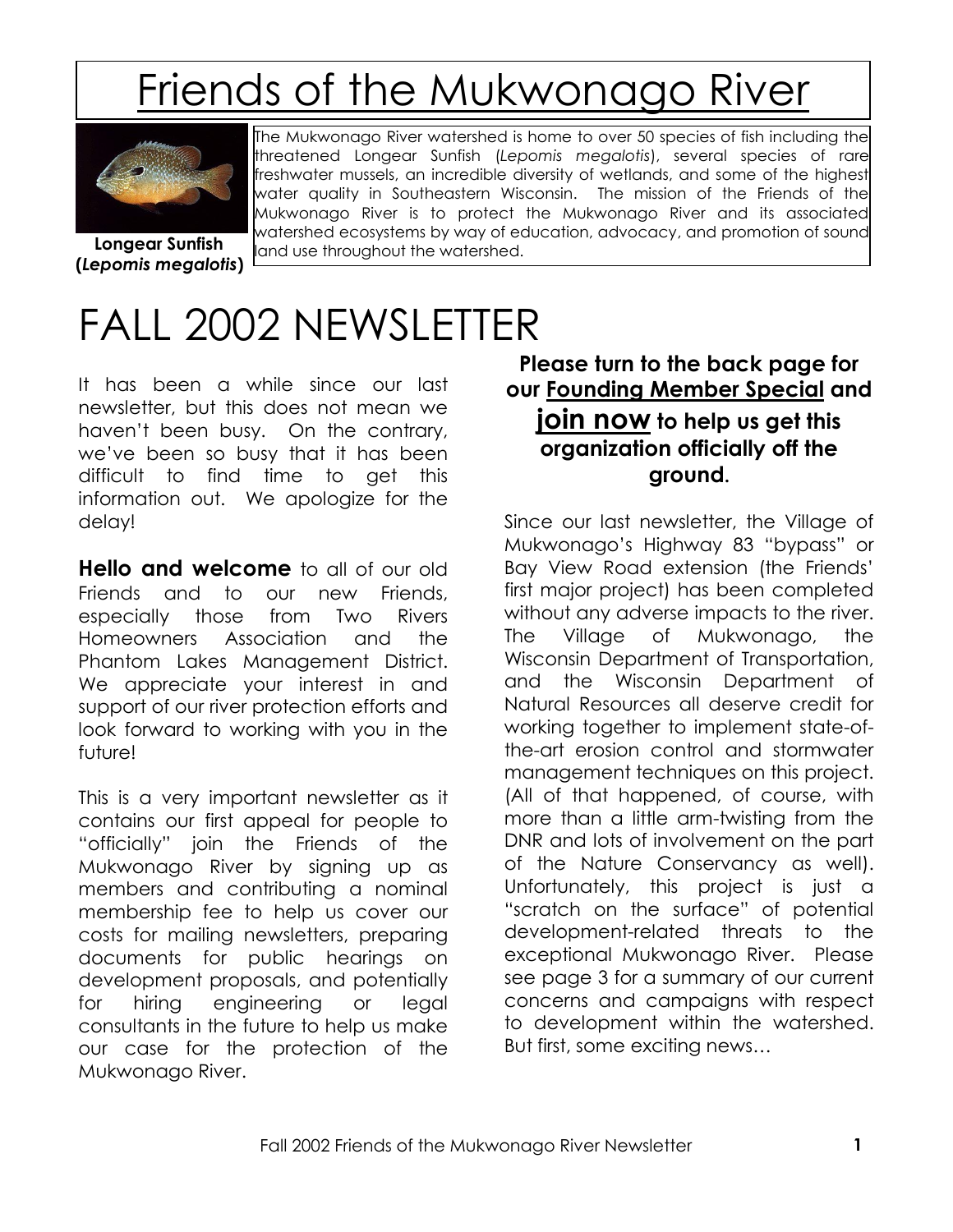# **NOW AVAILABLE: MUKWONAGO RIVER VIDEO!!!**

After 2 long years and countless hours of volunteer time put in by "Friend" Nancy Gloe and others, the Waukesha Land Conservancy has finally completed its educational video on the Mukwonago River watershed, entitled:

#### **Glacial Refuge: The Phenomenally Diverse Mukwonago River**

Trust us…it was worth the wait! In the new video, which is now available for purchase (see below), experts on fish, wetlands, river ecology, and water quality discuss various aspects of the river and explain why the Mukwonago River is the most diverse stream in southeastern Wisconsin and one of the best in the entire state. For example, they point out that:

- The Mukwonago is the only stream in Wisconsin that contains 10 of the state"s 11 species of Sunfish
- The Mukwonago is the only Wisconsin stream containing all 3 species of Killifish found in the state, including the federally endangered Starhead Topminnow
- If a stream the size and length of the Mukwonago were to have 20 species of fish in it, it would be considered to be quite diverse; the Mukwonago River contains as many as **57** species of fish!
- Due to the quality and diversity of the Mukwonago River and its adjacent wetlands, it has been chosen as one of "three high-priority conservation areas or "focal"

landscapes" in The Nature Conservancy"s global Wetland Management Network. The two other project sites are a reserve at the headwaters of the Amazon River in Peru and the Great Salt Lake Ecosystem in Utah. The Nature Conservancy"s research on the Mukwonago will be used worldwide to enhance wetland conservation efforts in other special places.

The video includes some incredible aerial and underwater footage. It features footage, for example, of the very unusual and fascinating breeding behavior of some of our native freshwater mussels. Importantly, the video also explains how the health of the river is currently threatened and discusses what citizens and others can do to preserve this "jewel."

### **Don't miss this opportunity to learn more about the wonderful treasure in YOUR BACK YARD!**

We intend to show the video in various venues locally over the coming months. Also, copies are now available on loan from the Mukwonago, Eagle, and East Troy libraries. Finally, copies of the video can also be purchased (another way you can help support our work). Please contact Nancy Gloe at (262) 782-8876 or by email at [gloe@execpc.com](mailto:gloe@execpc.com) for further information on the availability of the video for viewing or for purchase.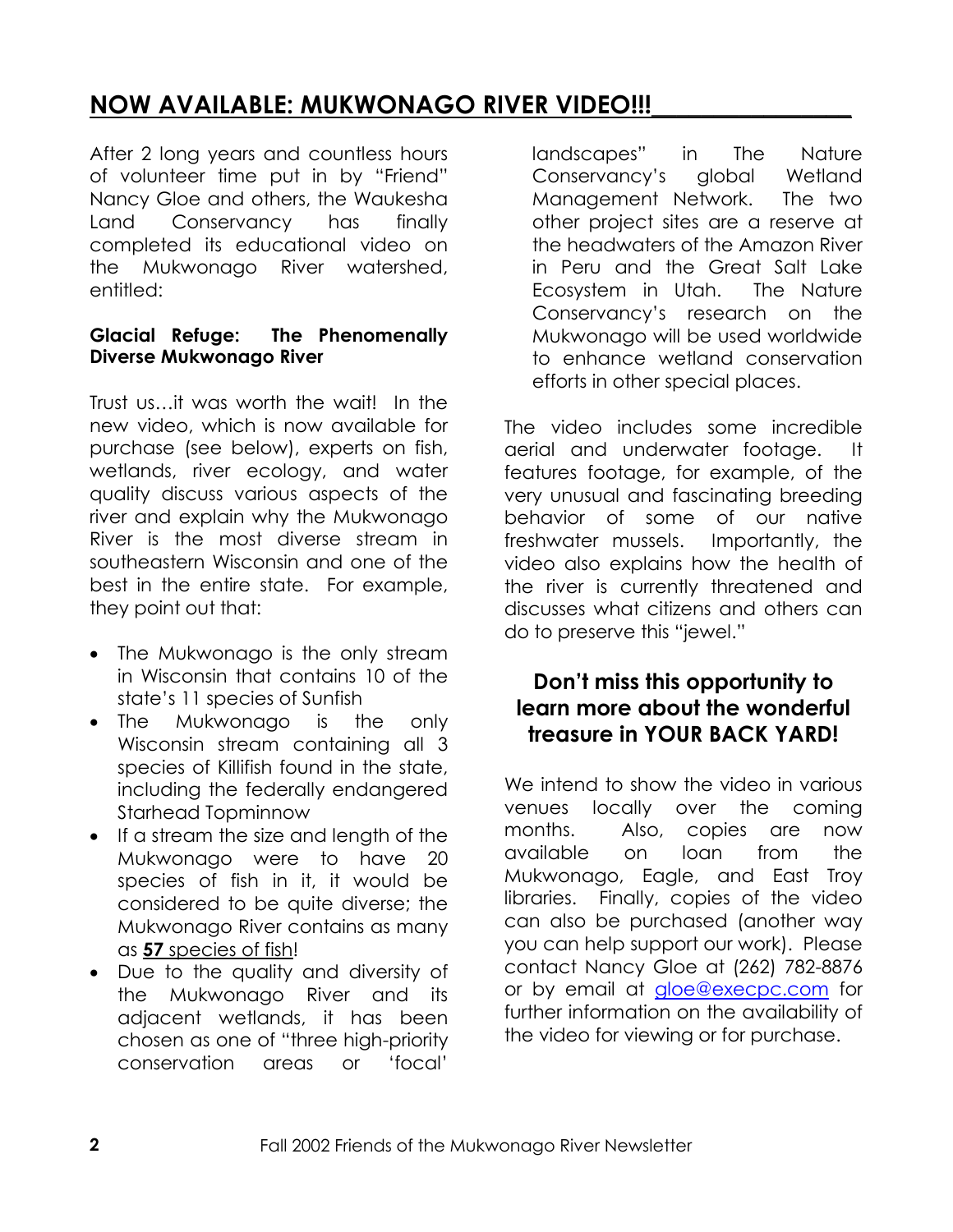# **DEVELOPMENTS IN THE WATERSHED\_\_\_\_\_\_\_\_\_\_\_\_\_\_\_\_\_\_\_\_\_\_\_\_\_\_\_\_\_**

As mentioned previously, we are monitoring and/or actively working on several specific proposed development projects within the watershed. This section contains detailed stories on the history, current status, and future of each project.

#### **RESIDENTIAL SUBDIVISION ON THE 200- ACRE FORMER O'BRYAN BROTHERS PROPERTY IN THE TOWN OF MUKWONAGO PROPOSED BY HARMONY HOMES, INC. OF WAUKESHA:**

When we jumped into the fray on this project last March, it appeared that the site was destined to be carved up into a 5-acre lot subdivision with around 30 homes. This plan would have caused increased volumes of stormwater runoff to flow into Brown"s Lake and the surrounding wetlands, both of which lie to the west on an adjacent piece of property, causing habitat destruction and diminished water quality in this tributary to the Mukwonago River and in the River itself.

The entire area around Brown"s Lake is very special. It is a groundwater discharge zone (meaning there are many springs there) and a tributary headwaters to the Mukwonago River, which runs half a mile or so to the south across County LO. The wetlands surrounding Brown"s Lake contain a wide variety of high quality wetland plants including the plant community that is referred to as a calcareous fen. In a calcareous fen, calcium and magnesium bicarbonates picked up from the limestone bedrock by the groundwater emerging at the surface

create highly alkaline (basic) soils that only a select group of plants can tolerate. Thus, this rare wetland community of "specialists" can only occur in exceptional places where all the necessary factors occur at once. According to "Wetland Plants … of Minnesota and Wisconsin" by Eggers and Reed, the calcareous fen is the rarest wetland plant community in Minnesota and Wisconsin and is probably the rarest wetland type in North America! The Mukwonago River watershed contains intact remnants of calcareous fen in several places, and it is our opinion that every effort should be made to protect these rare ecosystems from the adverse impacts of nearby development.

Harmony Homes" initial proposed development plan would also have fragmented the Environmental Corridor on the property, which is composed of steep wooded slopes lying to the north of the property"s flatter agricultural fields visible from County LO. It is our belief that the limited amount of Environmental Corridor that remains in the watershed should also be protected from the impacts of development to the greatest extent possible by limiting development in those areas as well as minimizing the impacts on them from adjacent development.

This property also contains remnants of rare oak savanna (oak savanna is a globally rare natural community with only about 500 acres remaining in the state, less than 1% of what once existed) that were slated to be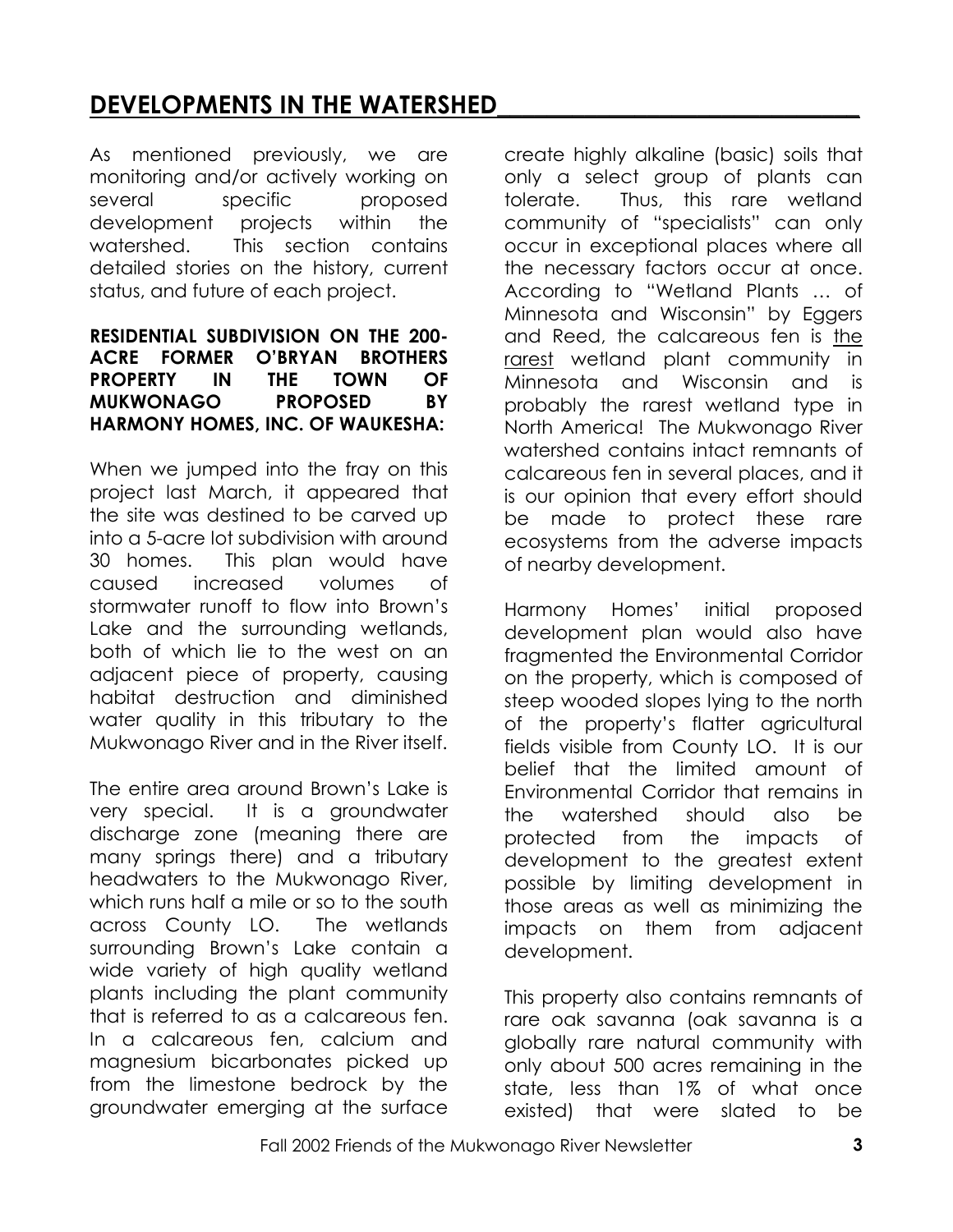included in lots, a situation that would not likely have led to the oak savanna"s protection and restoration. Oak savanna is characterized by sprawling open-grown oak trees spaced several hundred feet apart with a meadow of prairie grasses and wildflowers growing between them. We believe that oak savanna, too, is deserving of special protection wherever practicable to preserve its existence and allow for the possibility of its restoration.

We met with the developer of this parcel, Tim Styza from Harmony Homes, and attended several Town of Mukwonago planning commission and board meetings over this past summer. Along with several concerned citizens, we spoke out against the original proposal and its potentially adverse impacts to the environment. We asked the Town and the developer to consider what is often referred to as a conservation subdivision for this site. A conservation subdivision is a kind of "planned unit development" (PUD) that tailors the design of the subdivision to the specific characteristics of the land being divided.

Ideally, this conservation subdivision would preserve the oak savanna and leave a large, undeveloped buffer zone around the woods and wetlands, leaving the remaining land in the former agricultural fields as a place for the desired number of houses to be "clustered" or grouped on smaller (but still decent-sized) lots meeting the requirements of the Town"s agricultural or rural home zoning ordinances. This conservation subdivision would also leave intact large natural areas where

runoff from roads, driveways, and rooftops could soak into the ground rather than running off directly into the adjacent wetlands. This "infiltration" of stormwater is critically important in that it keeps groundwater recharge at or near its current level, which thereby maintains the water table and keeps the Mukwonago River"s crucial springs healthy and flowing.

Over the last few years, the Mukwonago Town Board"s concern for open space and the environment in the area has been steadily growing. On this issue, many members of the Board and Planning Commission made pro-environmental comments that dove-tailed nicely with the public"s comments. In the end, the Town asked the developer to submit a conservation subdivision proposal and he agreed.

Although there were some interesting twists along the way, including potential lawsuits (on the part of the developer) and disagreements over the appropriate number of lots, the proposal, as it stands now, is for a 29-lot conservation subdivision with a buffer around the wetlands and Brown"s Lake and common ownership of the wooded environmental corridor. It is our opinion that *if* this proposed development is done properly (i.e., with stormwater management techniques that minimize the volume and intensity of stormwater runoff into the adjacent wetlands and Brown"s Lake and maximize the infiltration of stormwater into the ground for groundwater recharge), the adverse impacts to the surrounding environment and the river will be minimal. We will continue to monitor this development and work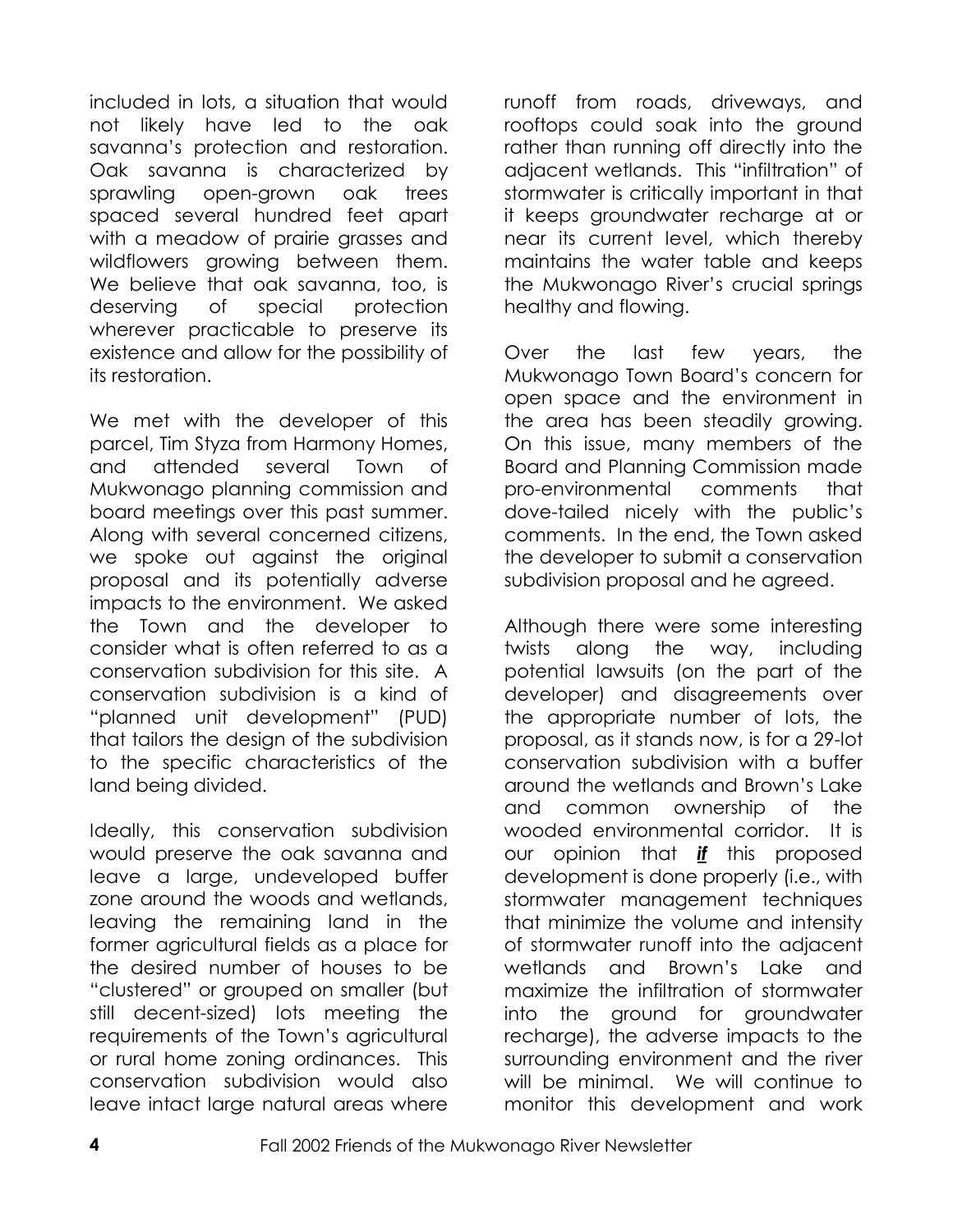with the developer, the Town, and the Town Engineer to see that these ideas are carried out.

#### **TOWN OF MUKWONAGO CITIZEN SURVEY:**

The results of the Town of Mukwonago"s citizen survey on future development in the Town have just been released. They are now available to the public at Town Hall and other locations. Call Town Hall at 363-4555 for more information.

This survey serves as the Town"s first step in the direction of complying with the State"s recent "Smart Growth" comprehensive planning legislation, which requires every municipality in the state to prepare a comprehensive land use plan by 2010 that meets several requirements spelled out in the law.

The response rate to the Town survey was 53.5**%**, which is excellent and shows that Town of Mukwonago residents are concerned about development and its impacts on their Town. Town residents sent a strong message to their leaders that they wish to see the rural character of the Town preserved and that they favor using regulation to slow growth from previous levels. A majority of Town residents feel that the Town should put greater emphasis on protecting streams, lakes, groundwater, farmland, and open space, and many indicated that they are willing to pay at least some additional taxes to achieve this (for example, through the purchase of development rights from property owners).

We would like to see the Village of Mukwonago, the Town of Eagle, and all the other communities in the watershed begin to work on complying with the Smart Growth legislation, perhaps starting with asking for their residents" opinions on future development and environmental issues in a survey, as the Town of Mukwonago has done. One of our priority future campaigns will be to ask the watershed communities to do just this. Are any of you local residents out there willing to talk to your Town or Village Board members and planning commissioners to help us get this campaign off the ground? If so, please contact Nancy at (262) 782-8876.

**TWO RESIDENTIAL SUBDIVISIONS (ON THE FORMER DENEEN AND MINOR PROPERTIES) PROPOSED BY TWO DIFFERENT DEVELOPERS IN THE AREA EAST OF COUNTY I, SOUTH OF COUNTY NN (AND THE MUKWONAGO HIGH SCHOOL), AND NORTH OF COUNTY LO ON THE WESTERN EDGE OF THE VILLAGE OF MUKWONAGO:**

The development slated to occur on the former Deneen property is proposed by the Simon Group of Brookfield and is to be called Pinehurst Village. Spheeris Development Corporation of Oconomowoc is proposing the development on the former Minor property, to be called Minor"s Homestead. As indicated above, both developments will be part of the Village of Mukwonago. Both parcels were recently annexed to the Village at the request of the then landowners.

Taken together, this 205-acre parcel is slated to be divided into approximately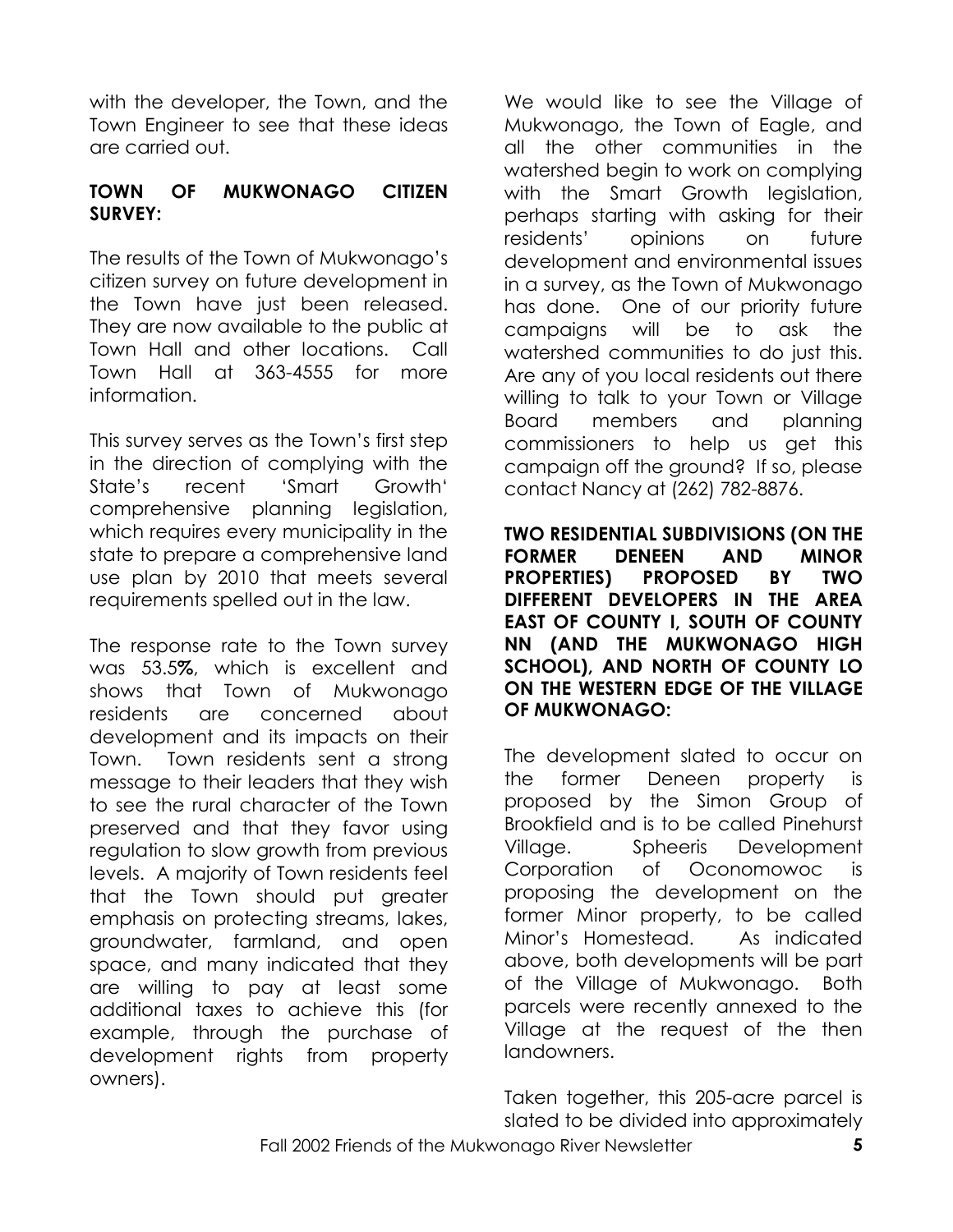220 one-half to one-third acre house lots with municipal water, sewers, and urban-style streets featuring curbs and gutter as well as sidewalks on both sides.

The majority of the Minor property and a sizeable chunk of the former Deneen property are wetland areas that drain south under County LO, through the Village park, and into the Mukwonago River as it opens up into Lower Phantom Lake. According to a report from the Southeastern Wisconsin Regional Planning Commission, one of these wetland areas contains "good quality Southern sedge meadow" and low prairie, "a rare wetland type in Southeastern Wisconsin."

The high level of impervious surfaces in these developments (roofs, driveways, roads, and sidewalks, which prevent precipitation from reaching the ground and soaking in to recharge the groundwater) combined with their proximity to the wetlands and the general topography of the area (slopes running towards the wetlands, the lake, and the River) mean that there is likely to be a significant negative impact on the hydrology (water flow) of the area, the wetlands, downstream water quality, and the overall health of Phantom Lake and downstream reaches of the Mukwonago River.

We have attempted to work with the two developers and with the Village to move these developments toward a goal of improved site planning and stormwater engineering that will minimize the negative environmental impacts of the developments without affecting the economics for the developers or the Village. We have had very limited success in this effort to

date. Our argument has not been that these developments should not happen at all; rather, we have advocated for special consideration for the wetlands and river given the close proximity of and direct link between the developments and the adjoining high quality natural resources.

The Village of Mukwonago has been completely unresponsive to our letters and statements. Even the 15-minute presentation that John Siepmann of Siepmann Realty (a local leader in the development of conservation subdivisions) graciously agreed to give (free of charge) hardly caused the members of the planning commission to bat an eyelash.

On the other hand, we have had some success in working with the developer of Pinehurst Village, Scott Simon of the Simon Group, and his engineering consultants at RSV Engineering in the Village of Mukwonago. Simon has indicated that he believes that a conservation subdivision would be a better fit for this site. However, the Village"s requirements essentially leave him with no alternative to the current, less environmentally friendly design. Simon has nonetheless pledged to work with the engineers at RSV to make his development as "runoff friendly" as possible in the context of the preliminary design that he and the Village have agreed on. Mr. Simon is in no way obligated to work with us on these issues, so he deserves a lot of credit and our gratitude for working with us on this.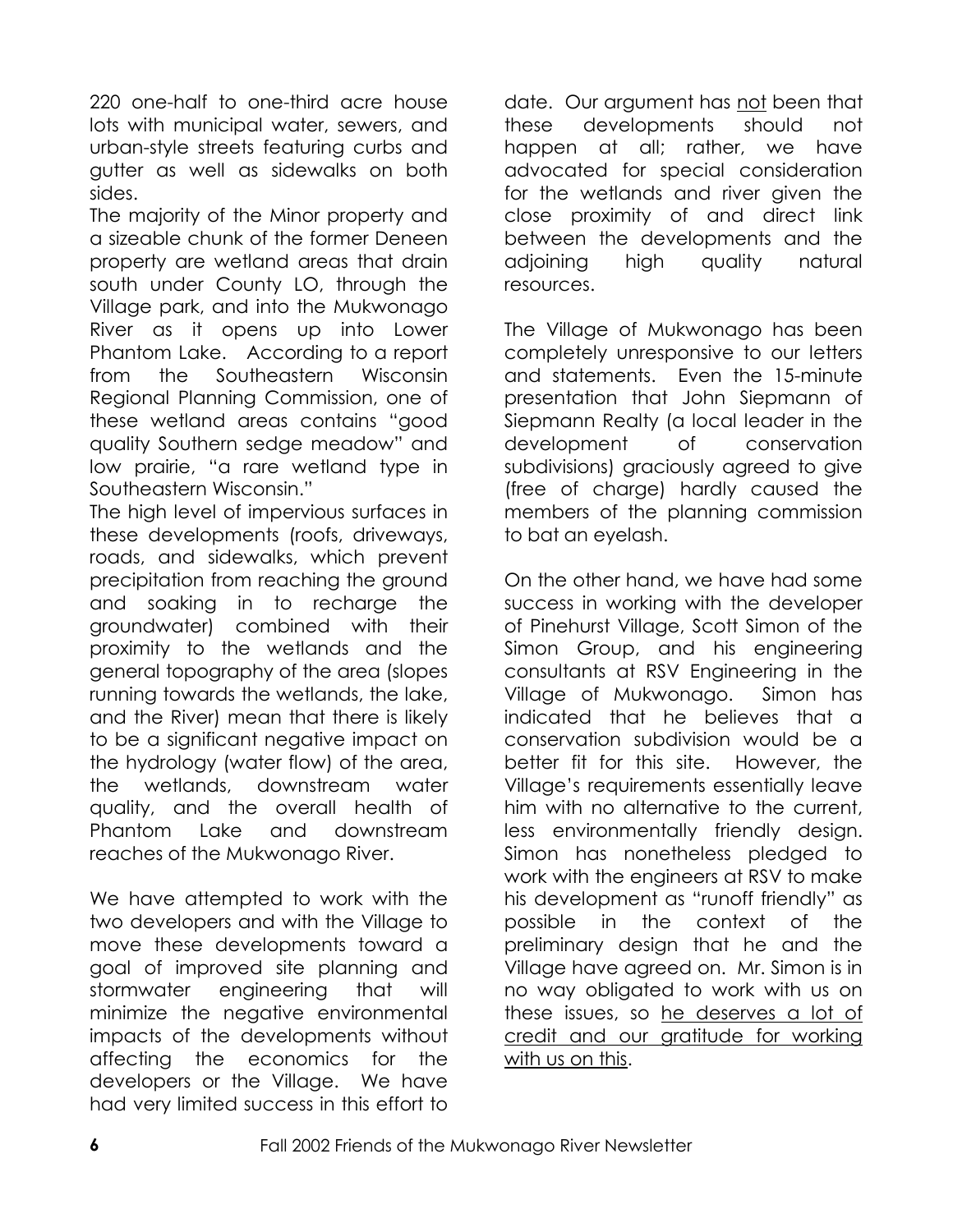We have received no response from the developer of Minor"s Homestead; he has chosen not to return around half a dozen phone calls. On the one occasion when we were able to reach his assistant, we were told that there was little that could be done to modify the development plans at this stage due to the fact that the Village had already accepted a preliminary plat design.

We will continue to work with Scott Simon to minimize the impacts of Pinehurst Village, and we will continue to urge the Village and John Spheeris to improve the Minor"s Homestead project before it is too late.

#### **VILLAGE OF MUKWONAGO "GATEWAY" PROJECT (SOUTH OF THE I-43/COUNTY HIGHWAY 83 INTERCHANGE):**

The Village recently asked its planning consultant from Ruekert/Mielke (of Pewaukee) to draw up a major development plan for the "Gateway" area at the south end of the Village, which includes, among other things, a proposed commercial district in the area closest to the freeway interchange (this is the site Home Depot has had its eyes on for several years), large land areas designated for corporate business between what is now Maple Avenue and I-43, and an extensive future industrial park in the area to the west and south of the interchange on what is currently open farmland.

So, you may be asking yourself, why do the Friends of the Mukwonago River care about the Village"s planning activities and the future developments

that may occur in this area? Aside from a general interest in intelligent, well-planned growth in the Waukesha County region and in the preservation of agricultural lands as a basis for the sustainable production of food, the specific reason why we are interested in this project is that a small tributary to the Mukwonago River flows through this area and stands to be significantly impacted by the developments that will follow closely on the heels of the Village"s adoption of the Gateway District plan. Any negative impacts to the tributary stream will of course translate into harmful effects on the main stem of the river.

We plan to work closely with the Village"s planner (an idea to which he seems to be amenable – he is already mapping a substantial buffer zone around the stream in his future land use maps of the plan area) and with the Village planning commission and Board to ensure that whatever development occurs in this area does so without causing unnecessary harm to the tributary and the Mukwonago River itself.

Please watch for action alerts in the near future as this issue works its way through the multiple decision layers at the Village. We may ask Village residents and other Friends to help us make the Village and the developers aware that care must be taken to protect the Mukwonago River as the Gateway is developed. **So, please stay tuned for further updates on this one!!**

**POSSIBLE PLANS FOR FUTURE DEVELOPMENT AT RAINBOW SPRINGS RESORT IN THE TOWN OF MUKWONAGO:**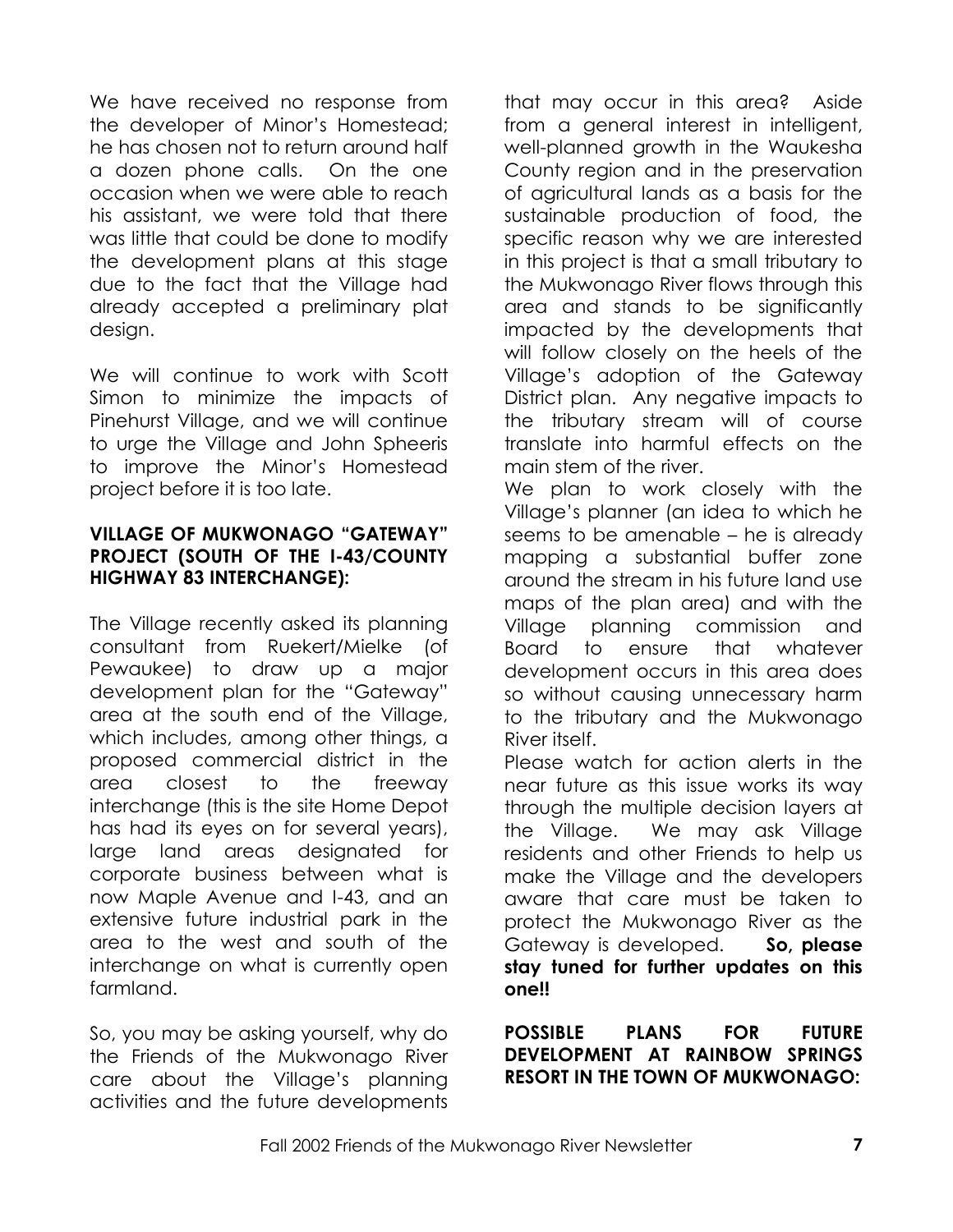As many of you already know, the owners of the Rainbow Springs Resort appear, finally, to be coming forward with a plan to deal with the safety hazard presented by the old lodge structures that were damaged by last April"s fire. Less encouraging is the news, reported in the September 20 Milwaukee Journal-Sentinel, that the resort"s owners intend to present a development proposal to the Mukwonago Town Board following clean up of the site. Evidently, the owners have not yet revealed what their specific plans are, but the article indicates that they "intend to raise the resort from the ashes and create a topnotch leisure destination for southeast Wisconsin."

The existing developments at Rainbow Springs have already degraded the River significantly. The main channel of the Mukwonago River flows right through part of the golf course, running through culverts in several locations to facilitate golf cart roads, fairways, and greens. The stream"s natural banks and vegetation have been significantly modified, destroying and fragmenting plant and animal habitat and making it easy for many of the serious chemicals (herbicides, fungicides, fertilizers, etc.) that are required by golf courses to enter directly into the stream with stormwater runoff.

In contrast to the beautiful, natural state that it is in throughout much of the rest of the watershed, the river has been seriously impacted in the area around the Rainbow Springs Resort. Any potential future development on that property must be examined **very** closely for potential additional impacts

it may have on the River. We will continue to investigate and monitor this situation and stay in contact with Town officials to ensure that future developments at Rainbow Springs don"t cause further degradation of the Mukwonago River.

#### **VILLAGE OF EAGLE'S PROPOSAL TO DRILL A HIGH-CAPACITY MUNICIPAL WATER-SUPPLY WELL IN THE TOWN OF EAGLE:**

Another piece of information that many readers may already be aware of is that the Village of Eagle has recently acquired a 40-acre parcel of land on the south side of the intersection of County Highways 67 and LO in the Town of Eagle. The tract was purchased for the purpose of installing two new shallow, high-capacity municipal wells to help enable the Village to address the problem of excess radium in the water coming from its existing, deep, water-supply wells. (Radium is a naturally occurring element in some groundwater that can cause human health problems above certain levels)

Initially, the Village planned to blend water from the new wells with water from the existing wells to bring the Village"s drinking water into compliance. (This is the approach currently used by the Village of Mukwonago and other Waukesha County communities facing the same problem meeting radium standards.) Due to concerns over high pumping costs, however, the Village of Eagle has dropped its "blending" plan and now intends to use the two proposed new wells as the sole source of the Village"s drinking water supply.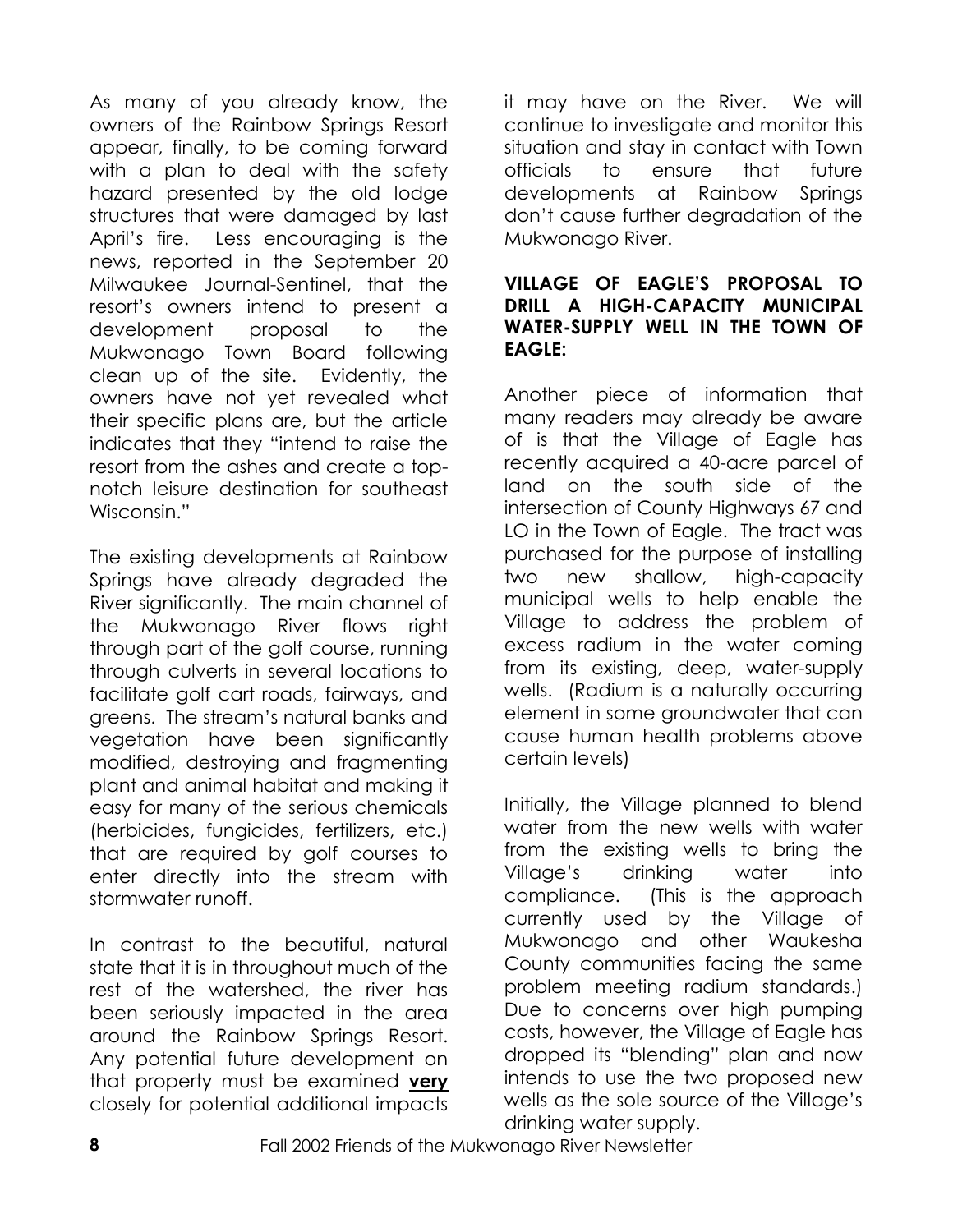The new wells will be located just east (by approximately 1 mile) of the headwaters of the Mukwonago River and Lulu Lake. This is a concern for us, and others who care about the future health of the Mukwonago River and her watershed, as large-scale groundwater extraction in this area could draw down the local water table, drying up some of the wetlands and springs that feed the River and ultimately affecting the River itself. As indicated by the extensive press this issue received over the past summer, pumping in the new wells could also potentially dewater local private wells, which caused many neighboring property owners in the Town to take issue with the Village"s proposal.

The Village"s engineer (from Ruekert/Mielke) has said that their testing shows that the pumping in the

high-capacity wells will not cause any of the problems described above. Village officials have stated that if there are any environmental or private water supply problems associated with the new wells they will take actions to address those problems. The Friends of the Mukwonago River and others who are involved in the Mukwonago River Watershed Initiative (see article below) will continue to monitor this issue and work to ensure that the Village of Eagle"s new water-supply wells do not cause any undue harm to the Mukwonago River.

It should be noted that other watershed municipalities (such as the Village of Mukwonago and the Village of East Troy) face similar drinking water supply issues, which means that the groundwater that is such an integral part of the Mukwonago River may face additional threats in the future.

## **OTHER NEWS\_\_\_\_\_\_\_\_\_\_\_\_\_\_\_\_\_\_\_\_\_\_\_\_\_\_\_\_\_\_\_\_\_\_\_\_\_\_\_\_\_\_\_\_\_\_\_\_\_**

#### **ZEBRA MUSSELS/NATIVE MUSSEL WATCH:**

Thank you to all of the great folks at the Phantom Lakes Management District for volunteering to help "scrub" invasive, exotic Zebra Mussels (see accompanying photos) off of native mussels (freshwater clams) in the Mukwonago River if need be in the future. Those of you on Beulah and Phantom Lakes (currently, the two areas in the watershed where Zebras have been reported) can also help by monitoring native mussels in the lakes to see that they aren"t being overtaken by Zebra Mussels.

If you find that Zebra Mussels are attaching themselves to the "natives," you can quickly remove the native mussels from the water, pull the Zebras off by hand (if you"re cleaning more than a couple of mussels, you"ll want to wear gardening gloves to avoid cuts), and then smash the Zebras with a hammer or simply put them in a tin can to die. It is very important that you do not put the Zebras back in the lake.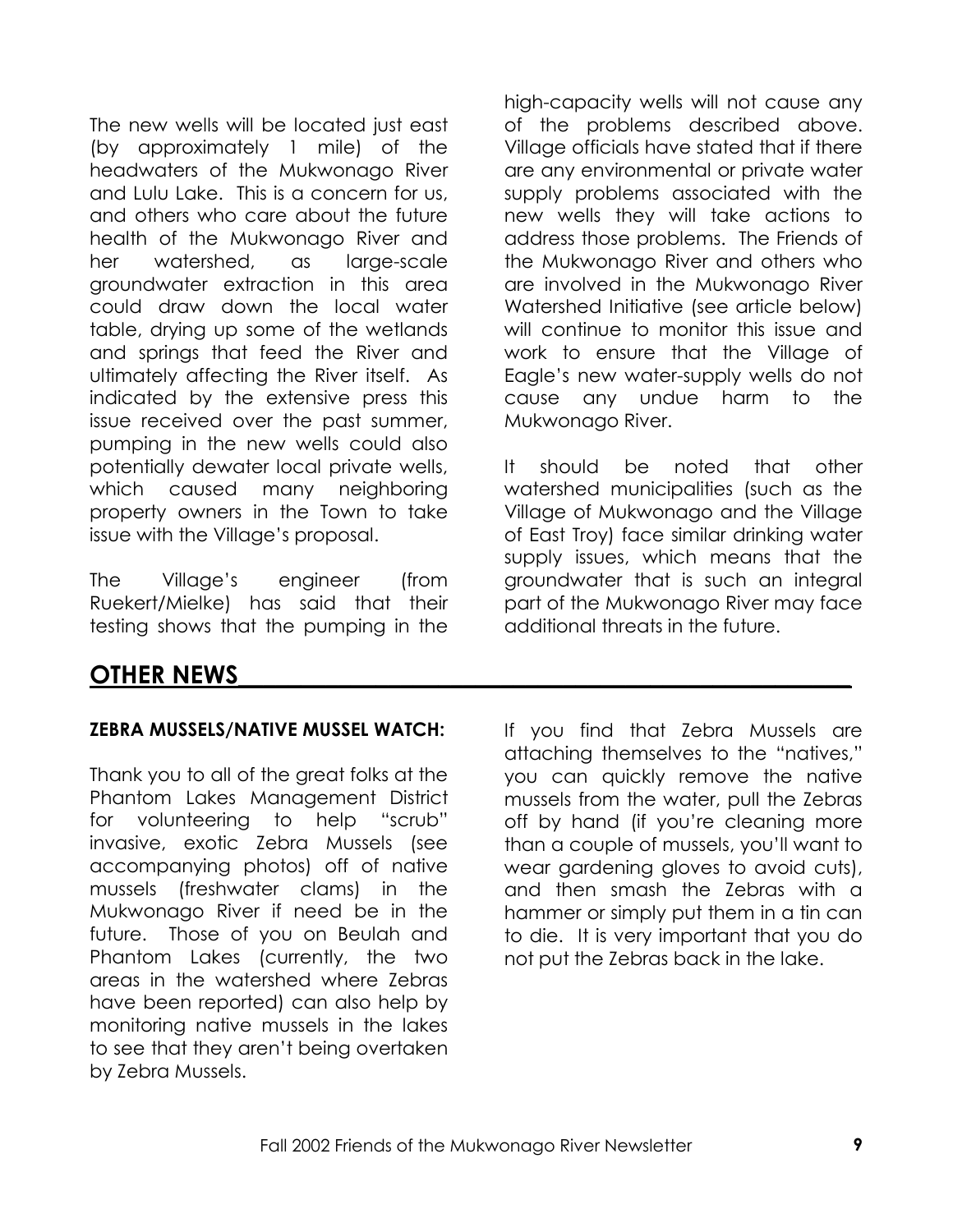

**Zebra Mussel**

After cleaning a native mussel, immediately put it back as close to its original location as possible. Remember that our native mussels will die if they remain out of the water too long. **IMPORTANT**: The best way to put a mussel back on the bottom of a lake or stream is to remember which end **was** buried when you picked it up and embed the mussel back in the bottom that same way. If you"re not sure which end was down, the next best thing is to simply lay the mussel flat, as burying the wrong end could cause the mussel to be unable to feed or breathe.



#### **Zebra Mussel Infestation**

It is a good idea to remove Zebra Mussels from the water whenever you find them (on boats, piers, etc.). In some areas where outbreaks occurred,

coordinated manual removal of Zebras in early stages of the outbreak was credited with substantially "knocking back" Zebra mussel infestations.

#### **MUKWONAGO RIVER WATERSHED INITIATIVE POISED TO HIT THE ROAD TO RAISE AWARENESS AMONG LOCAL DECISION MAKERS:**

The Mukwonago River Watershed Initiative is a coalition of private and public organizations helping local citizens, municipalities, businesses, and landowners to protect the valuable resources of the Mukwonago River for future generations. Current member organizations include:

- The Nature Conservancy
- The Waukesha Land Conservancy
- Friends of the Mukwonago River
- Eagle Spring Lake Management **District**
- Waukesha & Walworth Counties
- Natural Resources Conservation Service
- The Wisconsin Department of Natural Resources (WDNR)
- WDNR Bureau of Endangered Resources

The coalition anticipates taking "on the road" an educational program on the economic, social, and environmental importance of preserving water quality and the overall health of the Mukwonago River. Members of the group will speaking with local Planning Commissions, Town and Village Boards, and other public decision-makers, as well as interested private and citizen groups, on these important topics. The goal is to inform local decision makers and citizens of the high quality and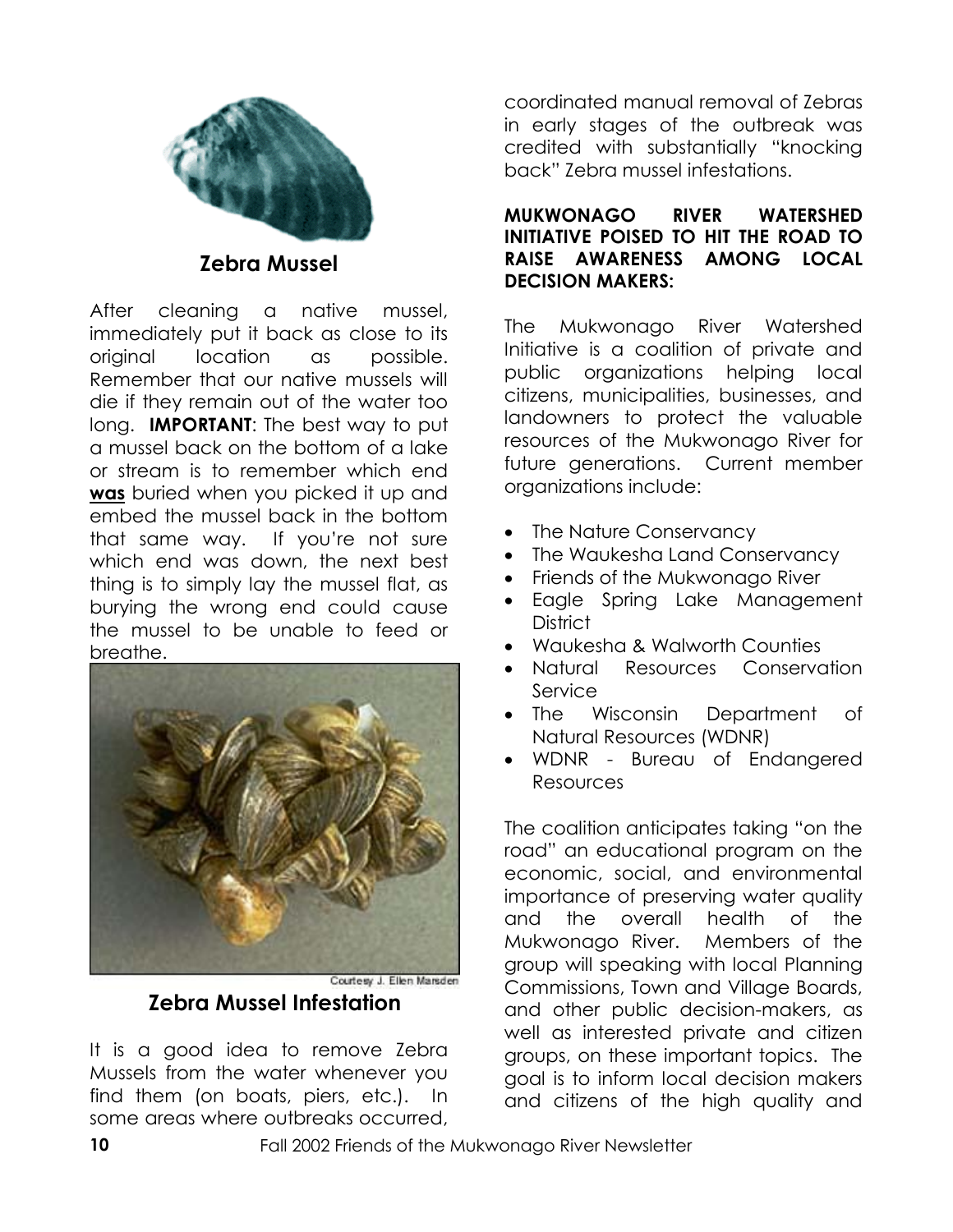statewide importance of the Mukwonago River, of the potential negative impacts various kinds of development can have on water quality, and on ways in which beneficial development can occur while maintaining water quality and the health of the Mukwonago River watershed as a whole. Please watch for and support this Initiative effort. Thank you.

#### **FRIENDS OF THE MUKWONAGO RIVER T-SHIRTS AND SWEATSHIRTS NOW AVAILABLE:**

In another promotional effort to help offset our costs in fighting for the protection of the Mukwonago River, we are now offering for sale t-shirts and sweatshirts featuring a colorful Longear Sunfish on the front AND a list of all 57 species of fish that live in the River on the back. T-shirts are available at \$18 each, and sweatshirts cost \$30 each. Please contact Nancy Gloe at (262) 782-8876 or [gloe@execpc.com](mailto:gloe@execpc.com) if you are interested in purchasing a Friends shirt as a gift ("tis the season after all…) or for yourself.